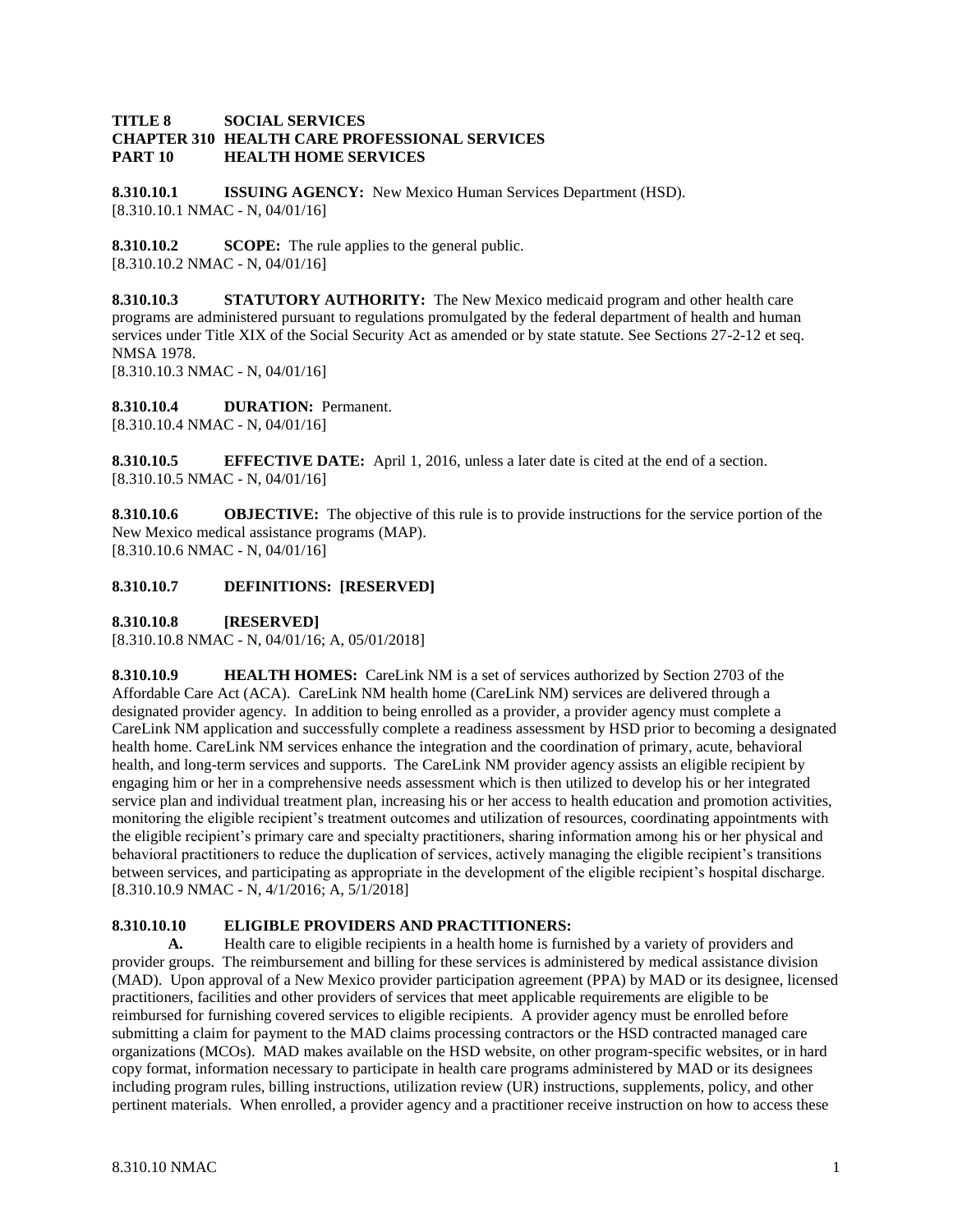documents. It is the provider agency's and practitioner's responsibility to access these instructions, to understand the information provided and to comply with the requirements. The provider agency must contact HSD or its authorized agents to obtain answers to questions related to the material. To be eligible for reimbursement, a provider agency and practitioner must adhere to the provisions of the MAD PPA and all applicable statutes, regulations, and executive orders. MAD, its selected claims processing contractor or the MCO, issues payments to a provider agency using electronic funds transfer (EFT) only. To be eligible to receive a CareLink NM health home designation, a provider agency must hold a comprehensive community support service (CCSS) certification or attest that the agency has received all required training.

**B.** A provider agency must follow CareLink NM staffing requirements found in this rule and further detailed in the CareLink NM policy manual. The provider agency must agree to fulfill other responsibilities as listed in Subsection B of 8.310.10.10 NMAC. The following individuals and practitioners must be contracted or employed by the provider agency as part of its CareLink NM service delivery:

**(1)** A director specifically assigned to CareLink NM service oversight and administrative responsibilities.

**(2)** A health promotion coordinator with a bachelor's-level degree in a human or health services field and experience in developing curriculum and curriculum instruction. The health promotion coordinator manages health promotion services and resources appropriate for an eligible recipient such as interventions related to substance use prevention and cessation, nutritional counseling, or health weight management;

**(3)** A care coordinator who develops and oversees an eligible recipient's comprehensive care management, including the planning and coordination of all physical, behavioral, and support services. The number of care coordinators is based upon ratio in Paragraph (5) of Subsection D of 8.310.10.11 NMAC. The care coordinator:

practitioner; or

**(a)** is a regulation and licensing department (RLD) licensed behavioral health

**(b)** holds a bachelor's or master's level degree and has two years of relevant

healthcare experience; or

**(c)** is registered nurse in the State of New Mexico; or

**(d)** is approved through the CLNM NM health home steering committee.

**(4)** A community liaison who speaks a language that is utilized by a majority of non-fluent English-speaking eligible recipients, and who is experienced with the resources in the eligible recipient's local community. The community liaison identifies, connects, and engages with community services, resources, and providers. The community liaison works with an eligible recipient's care coordinator in appropriately connecting and integrating the eligible recipient to needed community services, resources, and practitioners.

**(5)** A supervisor who is an independently licensed behavioral health practitioner as described in 8.321.2 NMAC who supervises the care coordinator, the community liaison, the health promotion coordinator, peer and family support workers, and other optional staff that is the part of the CareLink NM multidisciplinary team. The supervisor must have direct service experience in working with both adult and child populations. Physical health and psychiatric consultants must comply with their respective licensing boards' requirements for supervision.

**(6)** Certified peer support worker(s) (CPSW) who hold a certification by the New Mexico credentialing board for behavioral health professionals as a certified peer support worker. The CPSW has successfully navigated his or her own behavioral health experiences, and is willing to assist his or her peers in their recovery processes.

**(7)** Certified family support specialist(s) who hold a certification by the New Mexico credentialing board for behavioral health professionals as a certified family support worker.

**(8)** A physical health consultant who is a physician licensed to practice medicine (MD) or osteopathy (DO), a licensed certified nurse practitioner (CNP), or a licensed certified nurse specialist (CNS) as described in 8.310.3 NMAC.

**(9)** A psychiatric consultant who is a physician (MD or DO) licensed by the board of medical examiners or board of osteopathy and is board-eligible or board-certified in psychiatry as described in 8.321.2 NMAC.

[8.310.10.10 NMAC - N, 04/01/16; A, 05/01/2018]

## **8.310.10.11 PROVIDER RESPONSIBILITIES:**

**A.** A provider agency who furnishes MAD services to an eligible recipient must comply with all federal and state laws, rules, regulations, and executive orders relevant to the provision of services as specified in the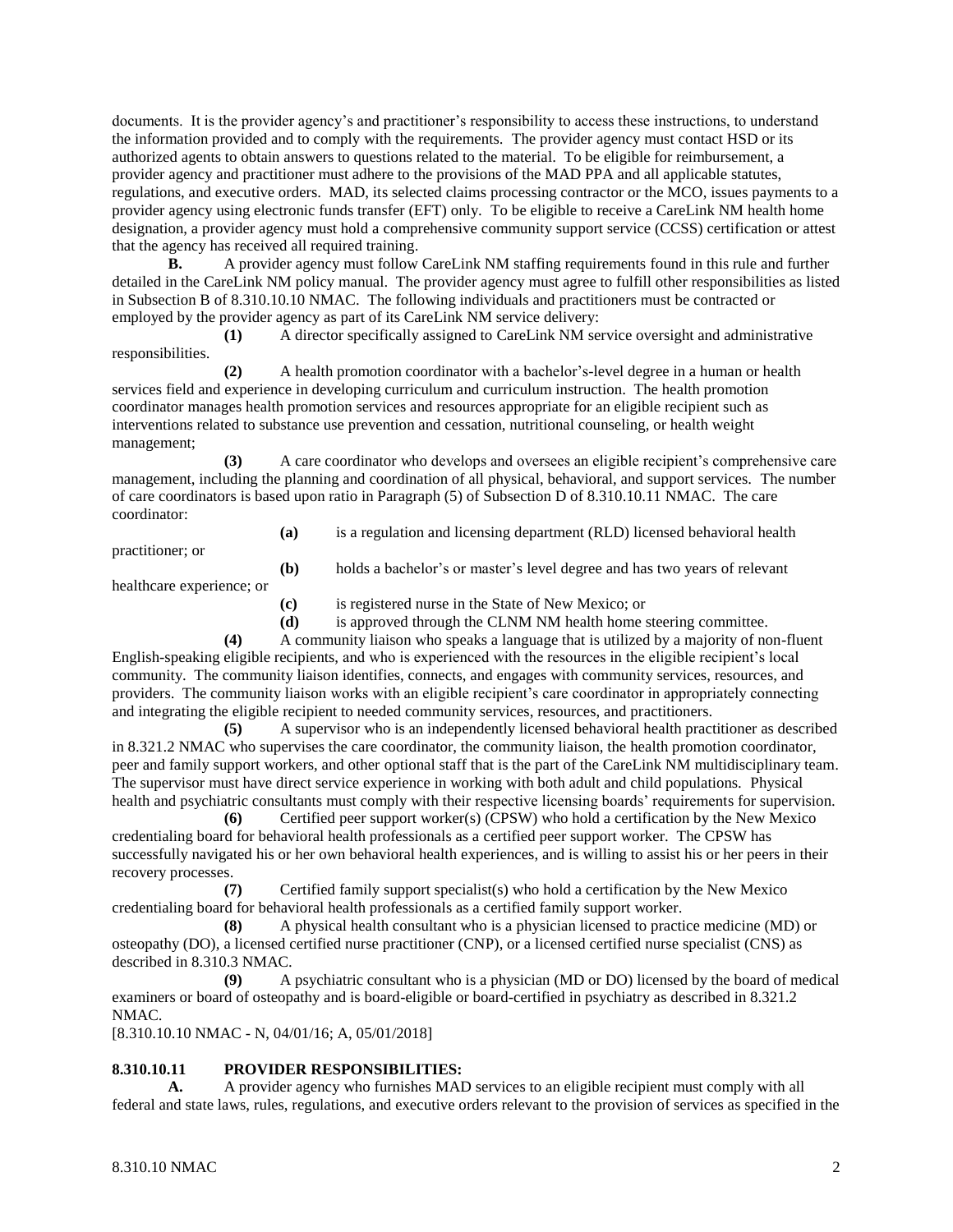MAD PPA. A provider agency also must comply with all appropriate New Mexico administrative code (NMAC) rules, billing instructions, supplements, and policy, as updated. A provider agency is also responsible for following coding manual guidelines and centers for medicare and medicaid services (CMS) national correct coding initiatives (NCCI), including not improperly unbundling or upcoding services.

**B.** A provider agency must verify that a recipient is eligible for a specific health care program administered by HSD and its authorized agents, and must verify the recipient's enrollment status at the time services are furnished. A provider agency must determine if an eligible recipient has other health insurance and notify HSD. A provider agency must maintain records that are sufficient to fully disclose the extent and nature of the services provided to an eligible recipient.

**C.** When services are billed to and paid by a MAD fee-for-service (FFS) coordinated services contractor authorized by HSD, under an administrative services contract, the provider agency must also enroll as a provider with the coordinated services contractor and follow that contractor's instructions for billing and for authorization of services; see 8.302.1 NMAC.

**D.** The provider agency must:

**(1)** demonstrate the ability to meet all data and quality reporting requirements as detailed in the CareLink NM policy manual;

**(2)** be approved through a HSD application and readiness process as described in the CareLink NM policy manual;

**(3)** have the ability to provide primary care services for all ages of eligible recipients, or have a memorandum of agreement with at least one primary care practice in the area that serves eligible recipients under 21 years of age, and one that serves eligible recipients 21 years of age and older;

**(4)** have established eligible recipient referral protocols with the area hospitals and residential treatment facilities;

**(5)** maintain the following suggested range of care coordinator staff ratios for CareLink NM eligible recipients as described in the CareLink NM policy manual:

- **(a)** 1:51-100 for care coordination level 6;
- **(b)** 1:30-50 for care coordination level 7;
- **(c)** 1:50 for care coordination level 8; and
- **(d)** 1:10 for care coordination level 9.

**E.** For the provider agency that renders physical health and behavioral health services, additional staff may be included; see CareLink NM policy manual for detailed descriptions. [8.310.10.11 NMAC - N, 04/01/16; A, 05/01/2018]

### **8.310.10.12 IDENTIFIED POPULATION:** An eligible recipient:

**A.** is 21 years of age and older who meets the HSD criteria for serious mental illness (SMI); or

**B.** is under 21 years of age who meets the HSD criteria for serious emotional disturbance (SED).

[8.310.10.12 NMAC - N, 04/01/16; A, 05/01/2018]

**8.310.10.13 COVERED SERVICES:** Health home services through CareLink NM are coordinated with the eligible recipient and his or her family and a CareLink NM provider agency as appropriate. CareLink NM services identify available community-based resources and actively manage appropriate referrals and access to care, engagement with other community and social supports, and follow-up post engagement. Common linkages include continuation of the eligible recipient's MAP category of eligibility, and his or her other disability benefits, housing assistance, legal services, educational and employment supports, and other personal needs consistent with his or her recovery goals and CareLink NM care plan. CareLink NM staff make and follow-up on referrals to community services, link an eligible recipient with natural supports, and assure that these connections are solid and effective. Services are linked as appropriate and feasible by health information technology. CareLink NM services are comprised of six unique categories (and further defined in the CareLink NM policy manual):

- **A.** comprehensive care management;
- **B.** care coordination;
- **C.** health promotion;
- **D.** comprehensive transitional care;
- **E.** individual and family support services; and
- **F.** referrals for the eligible recipient to community and social support services.

[8.310.10.13 NMAC - N, 04/01/16; A, 05/01/2018]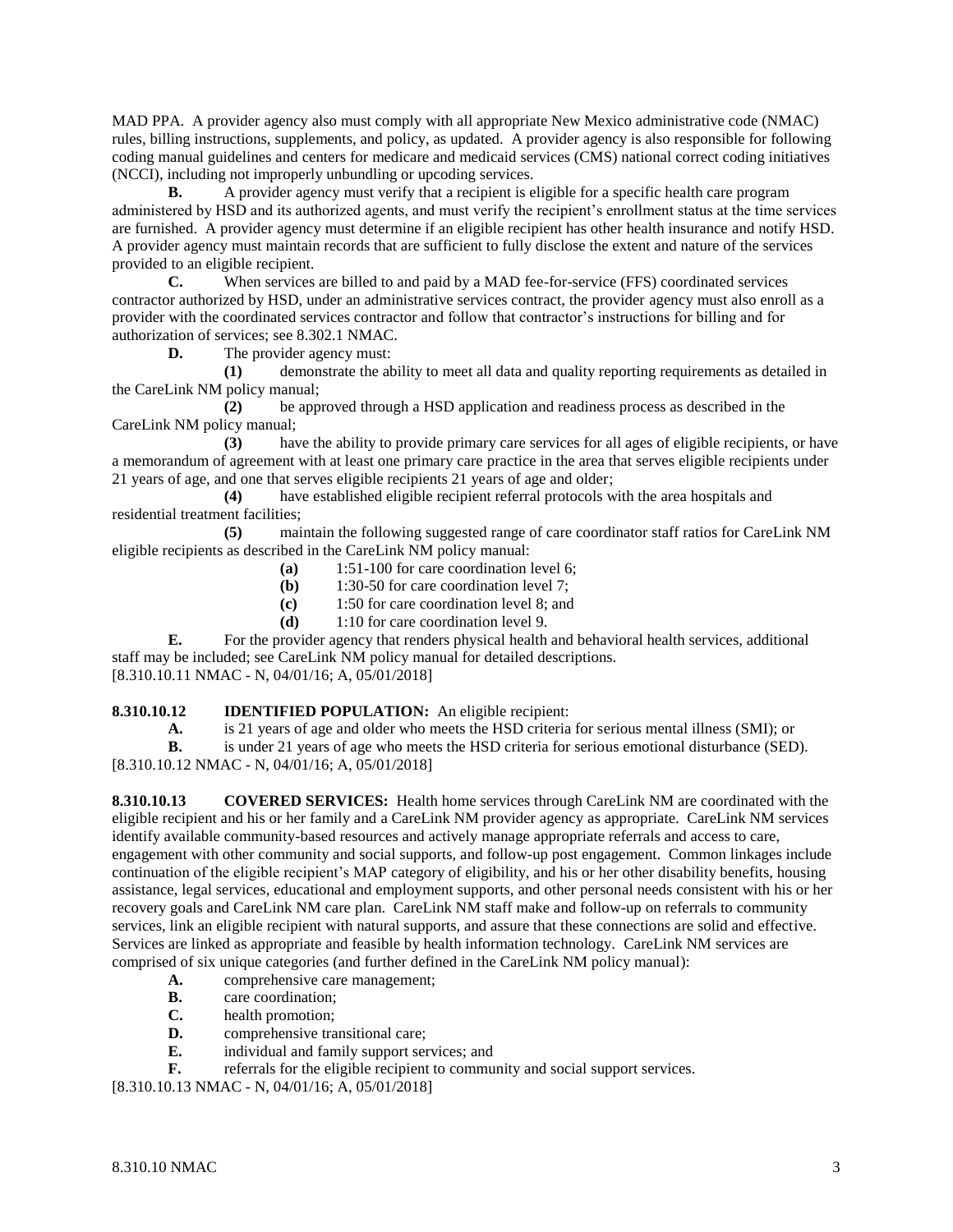**8.310.10.14 GENERAL NON-COVERED SERVICES:** Non-covered CareLink NM services are subject to the limitations and coverage restrictions that exist for other MAD services. See 8.310.2 and 8.321.2 NMAC for general non-covered services. Specific to CareLink NM services, the following apply:

**A.** CareLink NM services rendered during an eligible recipient's stay in an acute care or freestanding psychiatric hospital and a residential treatment facility (not to include foster care and treatment foster care placements), except when part of the eligible recipient's transition plan, are not covered services.

**B.** Services which duplicate other MAD services, including care coordination activities that the MCO has not delegated to the provider agency, are not covered services.

[8.310.10.14 NMAC - N, 05/01/2018]

**8.310.10.15 PRIOR AUTHORIZATION (PA) AND UTILIZATION REVIEW (UR):** All MAD services are subject to utilization review (UR) for medical necessity and program compliance. Reviews can be performed before services are furnished, after services are furnished, before payment is made, or after payment is made. The provider agency must contact MAD or its designees to request UR instructions. It is the provider agency's responsibility to access these instructions or ask for hard copies to be provided, to understand the information provided, to comply with the requirements, and to obtain answers to questions not covered by these materials. When services are billed to and paid by a coordinated services contractor authorized by HSD, the provider agency and practitioner must follow that contractor's instructions for authorization of services. A provider agency and practitioner rendering services to a member must comply with that MCO's prior authorization requirements.

**A. Prior authorization:** CareLink NM services do not require prior authorization, but are provided as approved by the CareLink provider agency. However, other procedures or services may require a prior authorization from MAD or its designee. Services for which a prior authorization is required remain subject to UR at any point in the payment process, including after payment has been made. It is the provider agency's responsibility to contact MAD or its designee and review documents and instructions available from MAD or its designee to determine when a prior authorization is necessary.

**B. Timing of UR:** A UR may be performed at any time during the service, payment, or post payment processes. In signing the MAD PPA, a provider agency agrees to cooperate fully with MAD or its designee in its performance of any review and agrees to comply with all review requirements. The following are examples of the reviews that may be performed:

- **(1)** prior authorization review (review occurs before the service is furnished);
- **(2)** concurrent review (review occurs while service is being furnished);
- **(3)** pre-payment review (claims review occurring after service is furnished but before

payment);

**(4)** retrospective review (review occurs after payment is made); and

**(5)** one or more reviews may be used by MAD to assess the medical necessity and program compliance of any service.

**C. Denial of payment:** If a service or procedure is not medically necessary or not a covered MAD service, MAD may deny a provider agency's claim for payment. If MAD determines that a service is not medically necessary before the claim payment, the claim is denied. If this determination is made after payment, the payment amount is subject to recoupment or repayment.

**D. Review of decisions:** A provider agency that disagrees with a prior authorization request denial or another review decision may request reconsideration from MAD or the MAD designee that performed the initial review and issued the initial decision; see 8.350.2 NMAC. A provider agency that is not satisfied with the reconsideration determination may request a HSD provider administrative hearing; see 8.352.3 NMAC. A provider agency that disagrees with the member's MCO decision is to follow the process detailed in 8.308.15 NMAC. [8.310.10.15 NMAC - N, 05/01/2018]

**8.310.10.16 PAYMENT FOR SERVICES AND BILLING INSTRUCTION:** CareLink NM services are reimbursed through a per-member-per-month (PMPM) payment to the provider agency. CareLink NM dedicated services are those outlined in 8.310.10.13 NMAC. MAD covered services provided to an eligible recipient including behavioral and physical health services, are billed and reimbursed independent of the PMPM payment to the provider agency. The PMPM reimbursement is paid for CareLink NM services regardless of whether the eligible recipient is a MCO member or enrolled in fee-for-service (FFS). The CareLink NM provider agency is responsible for verifying that the eligible recipient has affirmatively agreed to participate in CareLink NM services, documentation of which should be in a signed statement in the eligible recipient's file, in order to receive reimbursement. PMPM codes will be used to document various CareLink NM services provided to an eligible